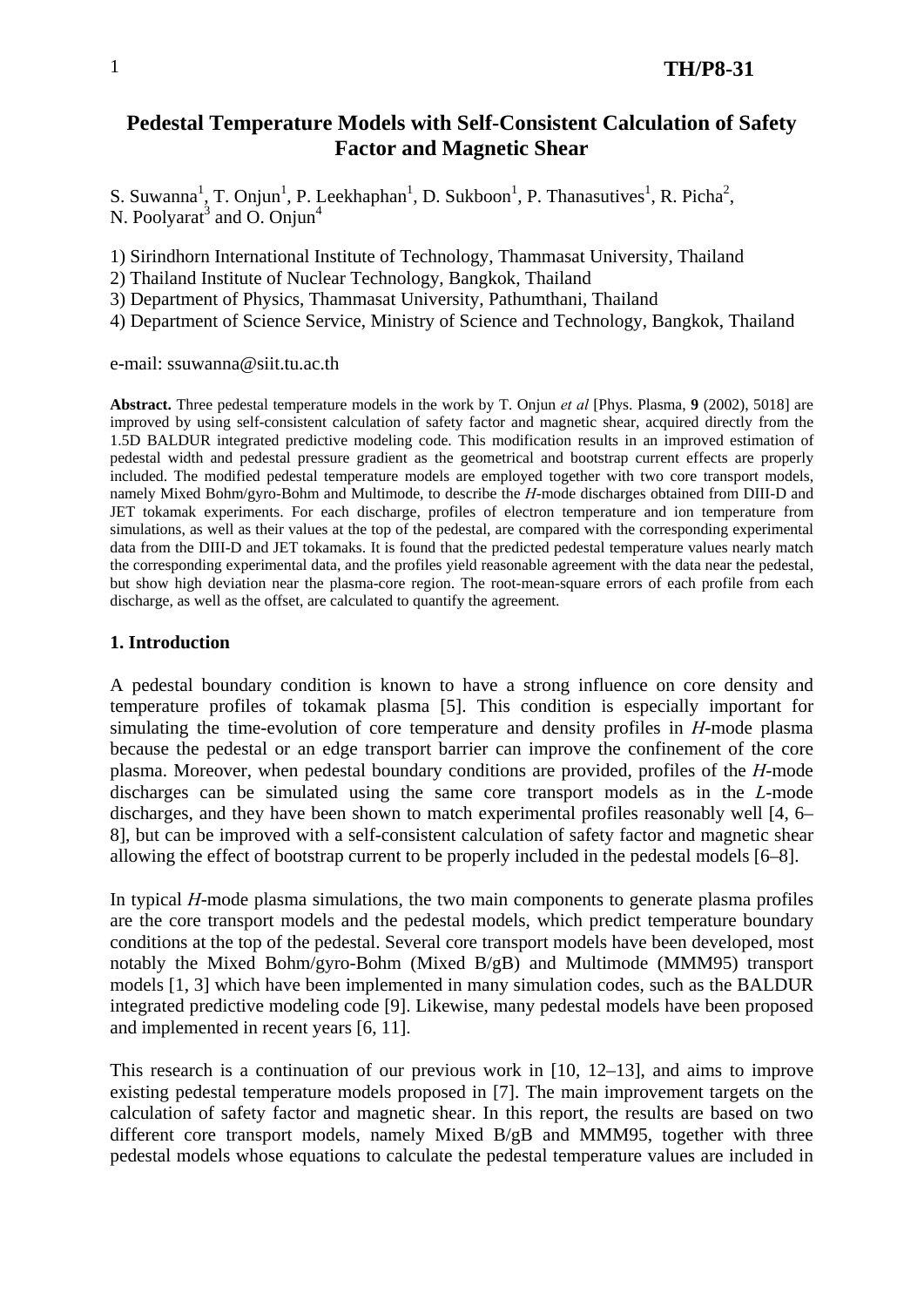Section 2. Our simulation results, including their statistical analysis, will be presented in Section 3, and the conclusions will follow in Section 4.

### **2. Pedestal Temperature Models**

Simulations of the plasma profiles of 26 *H*-modes discharges (14 JETs and 12 DIII-Ds) are performed with the BALDUR integrated predictive modeling code, using the aforementioned transport models. The three scaling width models used in our simulations are derived based on magnetic and flow shear stabilization  $[\Delta = C_w \rho s^2]$ , flow shear stabilization  $[\Delta =$  $C_w(\rho Rq)^{1/2}$ ], and normalized poloidal pressure  $[\Delta = C_w R(\beta_{0,\text{ped}})^{1/2}]$  [7, 13]. These scaling width models will be denoted by W01, W02 and W03 respectively, while the Mixed B/gB and MMM95 core transport models will be denoted by T01 and T02 respectively. For instance, the W01T02 combination model will refer to the simulations using MMM95 together with the scaling width model based on flow shear and magnetic shear stabilization.

A detailed description of each scaling width model can be found in [6, 11]. Common ingredients in all scaling width models are the pedestal width  $(\Delta)$  and the pedestal pressure gradient (∂*p*/∂*r*) [1, 7, 13]. As a result, the pedestal temperature (in keV) can be expressed as

$$
T_{\text{ped}} = \frac{1}{2n_{\text{ped}}k} \left| \frac{\partial p}{\partial r} \right| \Delta = \frac{\Delta}{2kn_{\text{ped}}} \frac{\alpha_c B_T^2}{2\mu_0 R q^2},
$$

where  $n_{ped}$  is the pedestal density (taken from experiment); *k* is the Boltzmann constant;  $\mu_0$  is the permeability of free space;  $\alpha_c$  is the normalized critical pressure gradient;  $B_T$  is the toroidal magnetic field; *R* is the major radius; and *q* is the safety factor. The pedestal pressure gradient is assumed to be uniform throughout the pedestal region [6], and limited by the first stability limit of infinite *n* ballooning mode, so that the normalized critical pressure gradient ( $\alpha_c$ ) for the pedestal region is given by  $\alpha_c = 0.4s$  [1 +  $\kappa_{95}^2(1 + 5\delta_{95}^2)$ ], where  $\kappa_{95}$  and  $\delta_{95}$ denote the plasma elongation and triangularity, respectively, at the 95% flux surface. Following [1, 6, 11], the implemented formula for predicting pedestal temperature values in the scaling width models W01, W02 and W03 can be respectively expressed as

$$
T_{ped} = C_w^2 \left[ \left( \frac{4.57 \times 10^{-3}}{4\mu_0 \left( 1.602 \times 10^{-16} \right)} \right)^2 \left( \frac{B_r^2}{q^4} \right) \left( \frac{A_\mu}{R^2} \right) \left( \frac{\alpha_c}{n_{ped}} \right)^2 s^4 \right]
$$
(W01)

$$
T_{ped} = C_w^{4/3} \left[ \left( \frac{(4.57 \times 10^{-3})^{1/2}}{4\mu_0 (1.602 \times 10^{-16})} \right)^{4/3} \left( \frac{B_r}{q} \right)^2 \left( \frac{\sqrt{A_H}}{R} \right)^{2/3} \left( \frac{\alpha_c}{n_{ped}} \right)^{4/3} \right]
$$
(W02)

$$
T_{ped} = C_w^2 \left[ \left( \frac{1}{4\mu_0 (1.602 \times 10^{16})} \right) \left( \frac{B_r}{q^2} \right)^2 \left( \frac{R}{a} \right)^2 \left( \frac{\alpha_c^2}{n_{ped}} \right) \left( \frac{\pi q_{95} (1 + \kappa_{95})}{5g_s} \right)^2 \right]
$$
(W03)

where  $C_w$  is a constant of proportionality;  $\rho$  is the ion gyro radius; *s* is the magnetic shear calculated at the top of the pedestal;  $A_H$  is the average hydrogenic mass;  $q_{95}$  is the safety factor at 95% flux surface; and  $g_s$  is the geometrical factor. Here, the last two quantities are related by  $q_{95} = (5a^2B_T)(\mu_0I_pR)^{-1}g_s$ , where

$$
g_s = \frac{[1 + \kappa_{95}^2 (1 + 2\delta_{95}^2 - 1.2\delta_{95}^3)](1.17 - 0.65a/R)}{2[1 - (a/R)^2]^2}.
$$

The predictions from BALDUR are compared with the experimental results of DIII-D and JET experiments obtained from the International Profile Database [2]. Following [1], a statistical analysis is performed in individual discharges as well as on a collection of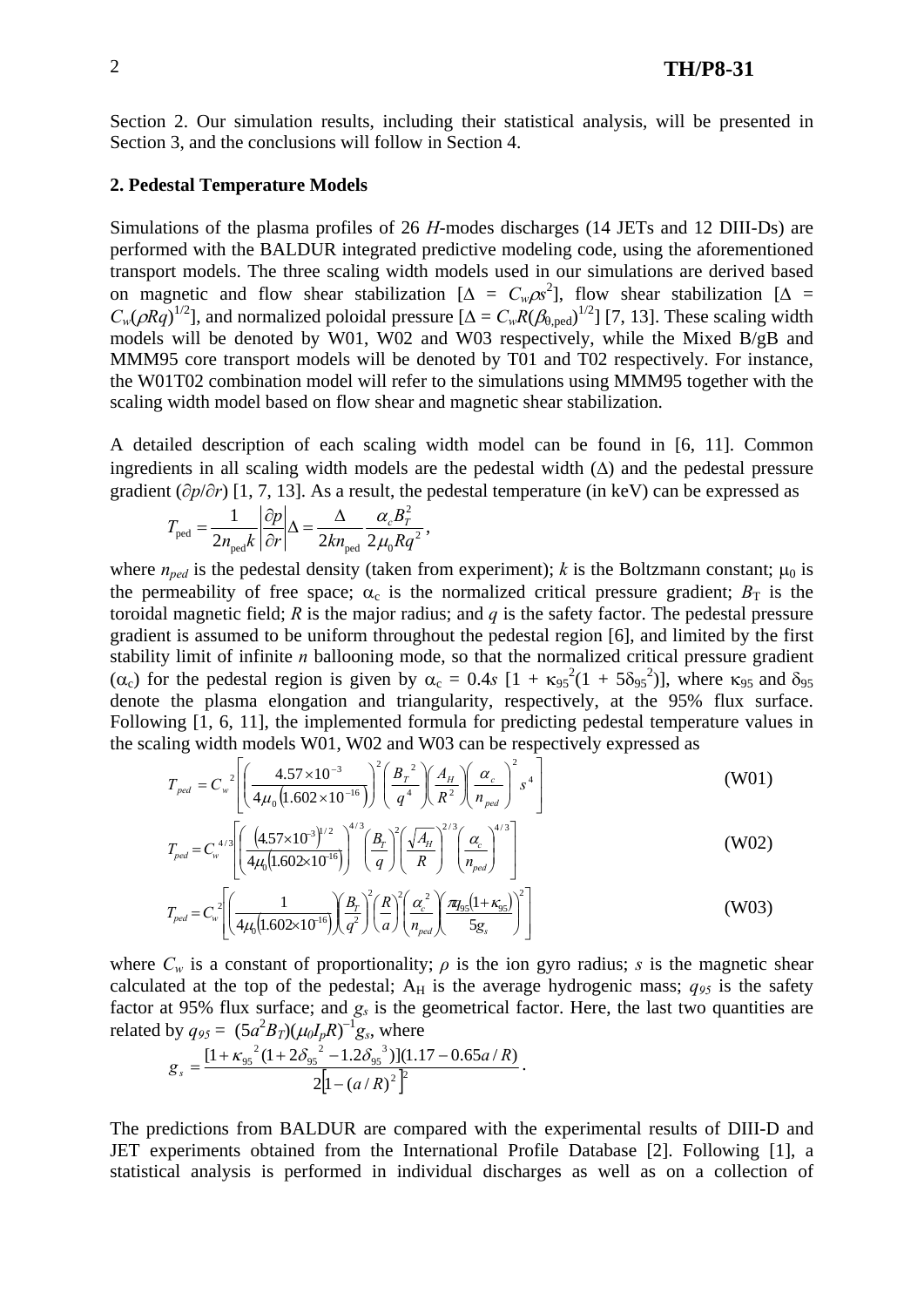discharges (e.g. among JET discharges) to compute the root-mean-square (RMS) errors and the offset values to quantify the agreement between simulation and experimental results. The optimal value of  $C_w$  is chosen as to minimize the RMS percentages.

# **3. Results and Discussion**

Simulations are carried out in three steps. First, preliminary simulations are carried out in all discharges using MMM95 to verify that the pedestal density values match those from experiments. After matching the pedestal density values, the scaling width models will predict pedestal temperature values, hence providing boundary conditions. Second, simulations are performed in each model to estimate a range of  $C_w$ , defined empirically as an interval in which most discharges yield optimal values of  $C_w$  with minimum RMS percentages. For both anomalous transport models, the simulations in this step suggest that the range of  $C_w$  is between 0.01 and 1.5 in the W01 and W02 width models, whereas the range is between 0.0001 and 0.01 in the W03 model. In the third step, further simulations are carried out in the estimated range of  $C_w$  to determine the optimal value of  $C_w$  in each combination model.

Considering simulated profiles of electron and ion temperatures, we find that the profiles yield reasonable overall agreement with those from experiments. Generally, the profiles match the corresponding experimental data very well near the pedestal region, but show high deviation near the plasma-core region, see examples in Figure 1. In addition, the electron and ion temperature profiles are plotted as a function of a minor radius near optimal values of *Cw*, as in Figure 2, to verify that we have obtained a sensible optimal value of  $C_w$  and to study trends of deviation away from the pedestal region.

In Tables I–II, the optimal values of  $C_w$  and their corresponding minimum RMS percentages from individual discharges are displayed in each combination model. In these tables, missing data points indicate that the simulations do not yield a well-defined minimum point in the estimated range. It can be seen that the optimal values of  $C_w$  are distributed between 0.0005– 0.002 in the W03 model, which are a few orders of magnitude lower than those in the W01 and W02 models. Figures  $3-4$  show scatter plots of optimal  $(C_w, RMS)$  points for individual discharges in the W01 and W02 width models. In these plots, the discharge numbers should be labeled, but are omitted because they obscure data trends. From Figures 3–4 and Tables I– II, the following trends are observable.

- (i) The optimal values of  $C_w$  vary significantly from one discharge to another even within the same tokamak; see also Figure 5.
- (ii) In the same combination model, the optimal values of  $C_w$  for the electron temperature profiles and those for the ion temperature profiles are comparable.
- (iii) In each combination model, the simulation results agree very well with explain the experimental results, as the RMS percentage is acceptably low (less than 10% in most discharges, and less than 20 % in nearly all discharges), suggesting that the pedestal temperature models provide reasonably accurate boundary conditions.
- (iv) Comparing width models within the same transport model, the values of  $C_w$  in the W01 model are greater than those in the W02 model, which in turn are greater than those in the W03 model. However, the minimum RMS values are comparable.
- (v) For a given scaling width model, say W01, MMM95 generally yields a more coherent set of optimal  $C_w$  values than Mixed B/gB does.

Ultimately, there should be only one value of  $C_w$  to represent each scaling width model, which will be termed a *central representative* of  $C_w$ . Our simulations show less desirable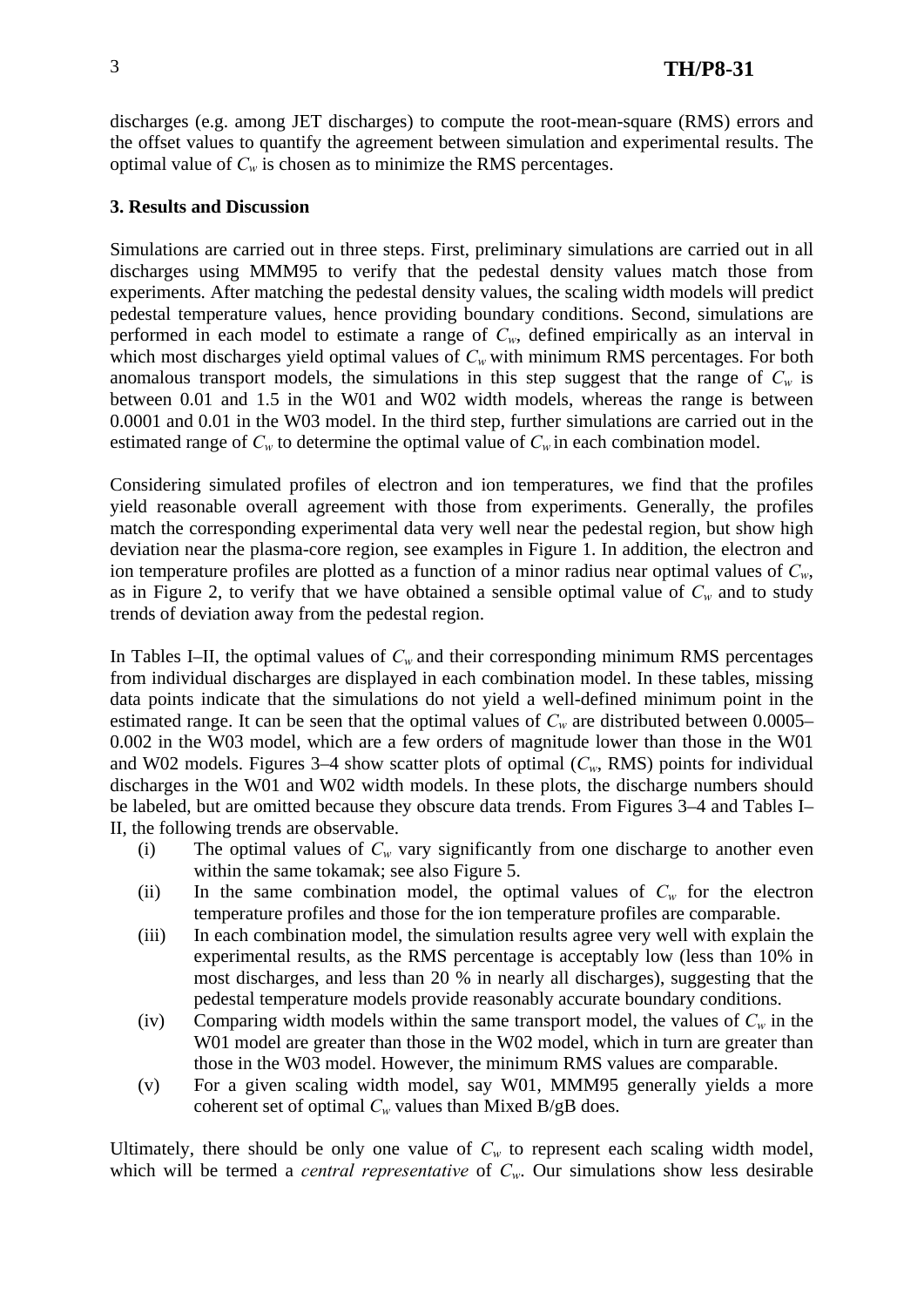outcomes that although each model predicts experimental results in individual discharges very well, it does not accurately predict all discharges with a single value of  $C_w$ . Previously many authors have determined a central representative of  $C_w$  as to minimize the averaged RMS percentages from all discharges; henceforth, this central representative of  $C_w$  will be denoted by *Cw*\*. From Figure 6, our simulations suggest that taking an average of the RMS may not be the best option because the range of optimal  $C_w$  is too wide. Moreover, RMS can increase very quickly as  $C_w$  varies from its optimal value, for example, in DIII-D discharges. Hence, the averaged RMS value is skewed by high RMS values from only a few discharges, and does not accurately represent agreement between simulations and experiments. On the other hand, in most width models, taking a separate average of RMS in JET and DIII-D discharges seems to provide a moderately accurate central representative of  $C_w$ , as seen in the W02 width model shown in Figure 6. However, the minimum averaged RMS percentage is greater than those in most individual discharges. Table III shows the values of  $C_w^*$ , their corresponding RMS and offset values. It can be observed that, when  $C_w = C_w^*$ , the RMS percentages is less than 26%, but greater than 12%, which is significantly higher than those in most individual discharges.

Consequently, we are confronted with a question as to what should be the best central representative of  $C_w$  that will yield the lowest overall RMS percentage and depict low RMS percentages in individual discharges. To that end, we investigate other central representatives, such as a median or a mode, which our simulations indicate that the same problem persists. Taking a weighted average gives rise to the problem of what should be an appropriate set of weights. Alternatively, one may specify an upper bound, say M, of RMS value and find a range of  $C_w$  which yields RMS less than M for all discharges. This gives a different measure of how accurate a scaling width model can explain experimental data, as it describes the worst-case scenario of RMS in all discharges. However, our simulations show that all discharges, except JET 37944 and DIII-D 99411, yield at worst 30% RMS when *Cw* is in the estimated range.

On a possible theoretical improvement, one may modify the current model, for instance, by including the second instability mode region in the calculations or consider other existing pedestal models [7, 13]. All these matters are currently being investigated.

### **4. Conclusions**

The self-consistent simulations of DIII-D and JET tokamak *H*-mode experiments are carried out using the BALDUR integrated predictive modeling code. The results are obtained for ion and electron temperature profiles using the MMM95 and Mixed B/gB core transport models together with three pedestal scaling width models based on flow shear stabilization, flow shear stabilization and normalized poloidal pressure. It is found that simulation profiles yield reasonable agreement with experimental data near the pedestal region, but show high deviation near the core region. Each scaling width model agrees very well with experimental results in individual discharges, but does not seem to explain all discharges within 20% RMS errors with a single constant of proportionality  $C_w$ . In addition, a wide range of  $C_w$  yields RMS less than 30% in nearly all discharges.

### **Acknowledgements**

This work is supported by Thailand Toray Science Foundation, the Commission on Higher Education (CHE) and the Thailand Research Fund (TRF) under Contract No. RMU5180017.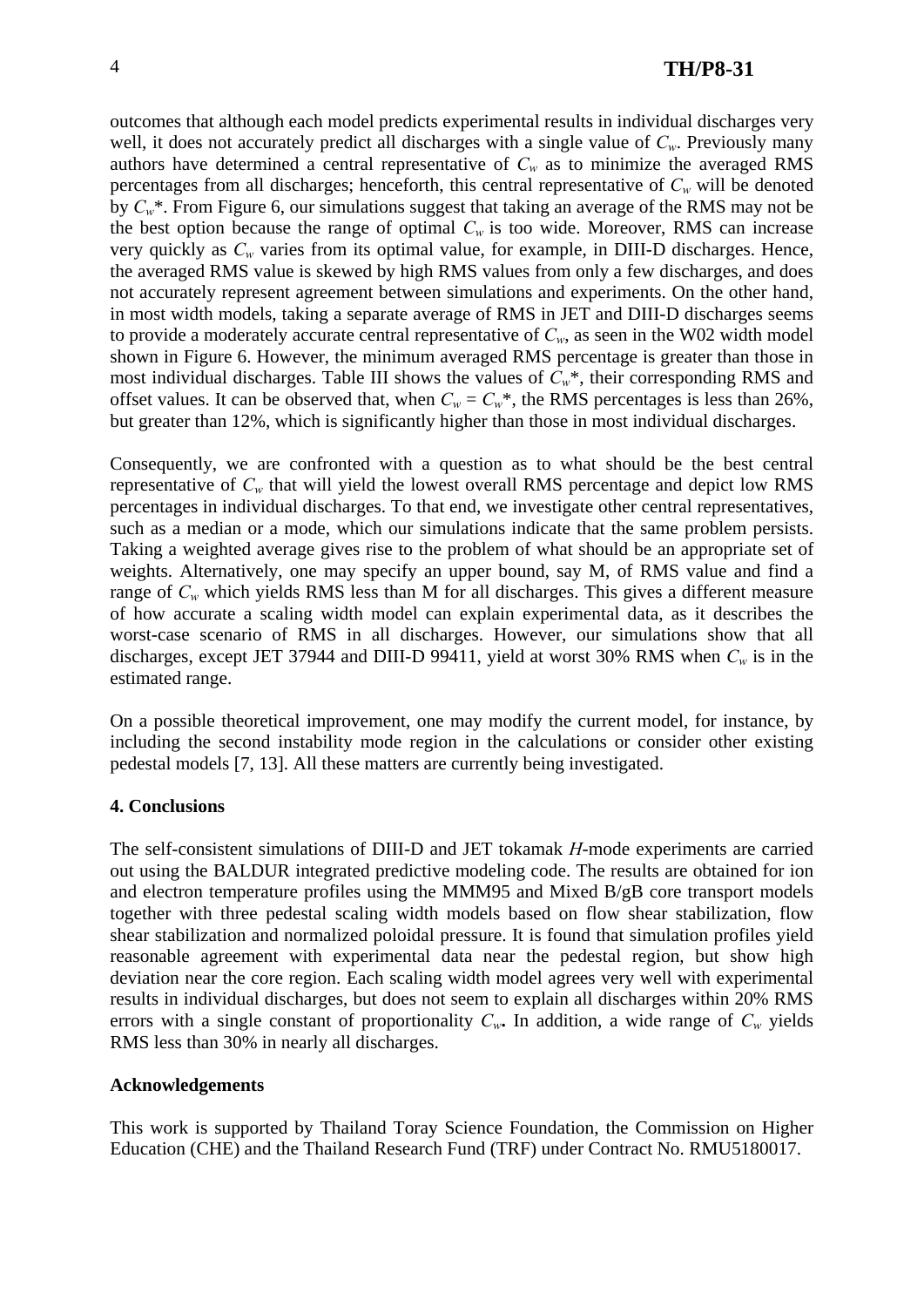### **References**

- [1] G. Bateman, *et al*, Phys. Plasma, **11** (2003), 4358
- [2] D. Boucher*, et al*, Nucl. Fusion, **40** (2000), 1955
- [3] M. Erba*, et al*, Plasma Phys. Control. Fusion, **39** (1997), 261
- [4] D. Hannum, *et al*, Phys. Plasma, **8** (2003), 964
- [5] J. Kinsey, *et al*, Nucl. Fusion, **43** (2003), 1845
- [6] T. Onjun, *et al,* Phys. Plasmas, **9** (2002), 5018
- [7] T. Onjun, *et al,* Phys. Plasmas, **11** (2004), 1469, 3006
- [8] T. Onjun, *et al,* Phys. Plasmas, **12** (2005), 012506, 082513
- [9] C.E. Singer, *et al*, Comput. Phys. Commun., **49** (1988), 399
- [10] T. Siriburanon, *et al*, TISSAT, **13** (2008), 55
- [11] M. Sugihara, *et al,* Nucl. Fusion, **40** (2000), 1743
- [12] S. Suwanna, *et al*, Proceeding to the Siam Physics Conference, 2008, Thailand
- [13] S. Suwanna, 35th EPS Conference on Plasma Phys., ECA Vol.**32** (2008), P-4.015

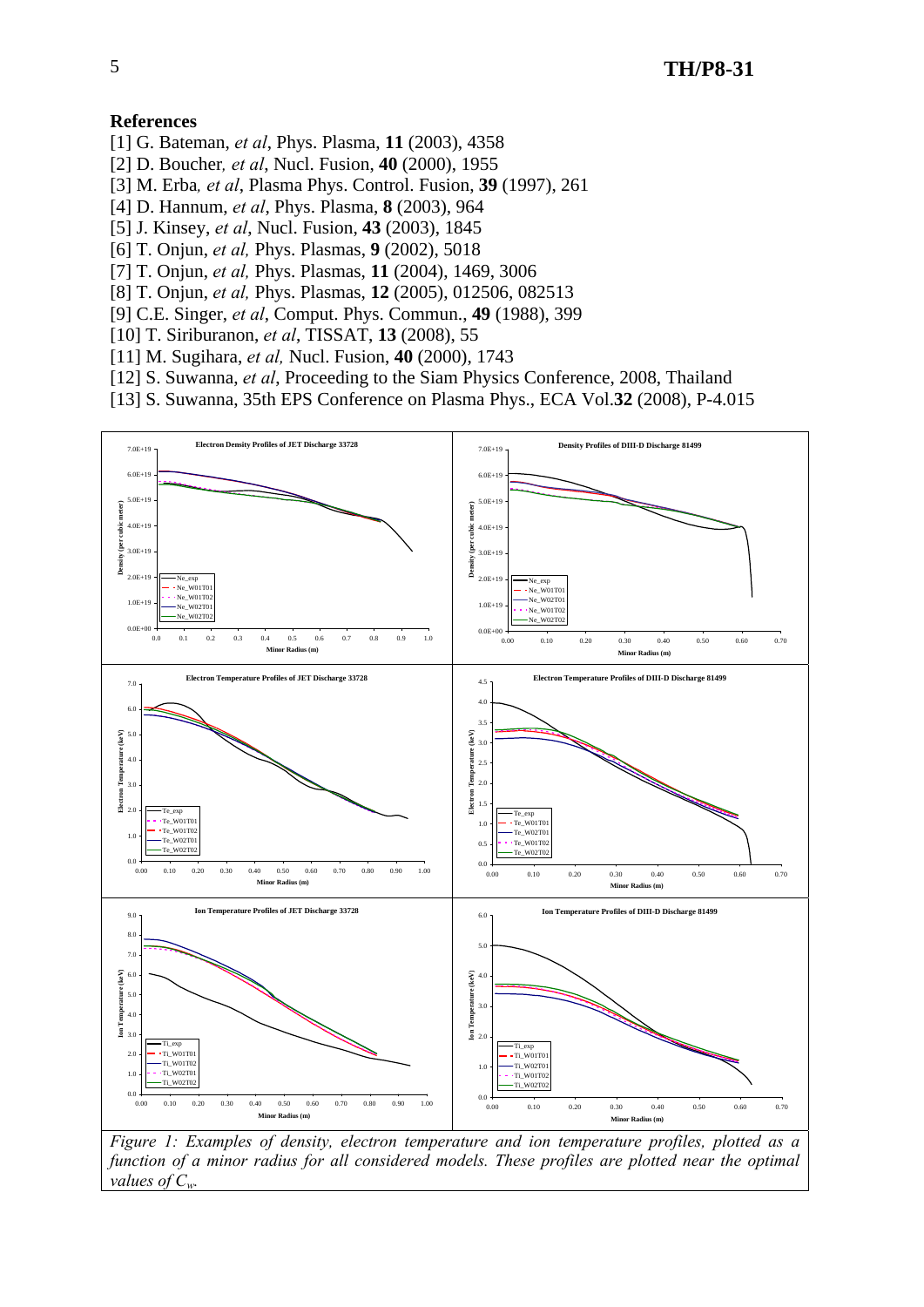

*Figure 2: Profiles of electron temperature (left) and those of ion temperature (right) are plotted as a function of a minor radius for values of*  $C_w$  near the optimal value. These simulations are from the *combination models W02T01 and W02T02 respectively.* 

| <b>T01</b>   |                   | Width Model W01 |                   |            |                   | <b>Width Model W02</b> |                   |            | <b>Width Model W03</b> |            |                   |            |  |
|--------------|-------------------|-----------------|-------------------|------------|-------------------|------------------------|-------------------|------------|------------------------|------------|-------------------|------------|--|
| <b>JET/</b>  | <b>Te Profile</b> |                 | <b>Ti Profile</b> |            | <b>Te Profile</b> |                        | <b>Ti Profile</b> |            | <b>Te Profile</b>      |            | <b>Ti Profile</b> |            |  |
| <b>DIIID</b> | $C_w$             | <b>RMS</b>      | $C_w$             | <b>RMS</b> | $C_w$             | <b>RMS</b>             | $C_w$             | <b>RMS</b> | $C_w$                  | <b>RMS</b> | $C_w$             | <b>RMS</b> |  |
| shots        |                   | (%)             |                   | (%)        |                   | (%)                    |                   | (%)        |                        | (%)        |                   | (%)        |  |
| J32745       | 0.65              | 3.1             | 0.56              | 10.6       | 0.16              | 4.5                    | 0.16              | 6.8        | 0.0003                 | 5.5        | 0.0003            | 8.0        |  |
| J33131       | 0.58              | 10.7            | 0.43              | 13.9       | 0.20              | 10.6                   | 0.12              | 10.0       | 0.0004                 | 10.1       | 0.0003            | 10.3       |  |
| J33140       | 0.78              | 3.5             | 0.75              | 2.1        | 0.20              | 3.8                    | 0.20              | 2.9        | 0.0008                 | 3.8        | 0.0008            | 3.6        |  |
| J33465       | 0.67              | 7.6             | 0.71              | 6.4        | 0.16              | 7.5                    | 0.18              | 6.3        | 0.0010                 | 7.8        | 0.0011            | 6.4        |  |
| J34340       | 1.21              | 10.0            |                   |            | 0.26              | 7.3                    | 0.36              | 12.7       | 0.0007                 | 8.1        | 0.0008            | 13.3       |  |
| J35156       |                   |                 |                   |            | 0.36              | 6.3                    | 0.32              | 3.5        | 0.0010                 | 6.6        | 0.0009            | 4.7        |  |
| J35171       | 0.15              | 10.1            | 0.16              | 11.2       | 0.06              | 10.2                   | 0.06              | 11.8       | 0.0006                 | 10.3       | 0.0006            | 11.6       |  |
| J35174       | 0.50              | 3.9             | 0.48              | 4.2        | 0.18              | 5.1                    | 0.20              | 4.9        | 0.0012                 | 5.4        | 0.0013            | 5.3        |  |
| J37379       | 1.10              | 27.9            | 1.16              | 28.6       |                   |                        |                   |            |                        |            |                   |            |  |
| J37718       | 0.62              | 13.1            | 0.56              | 10.5       | 0.18              | 5.2                    | 0.18              | 4.0        | 0.0006                 | 5.6        | 0.0006            | 5.5        |  |
| J37728       | 0.66              | 4.2             | 0.6               | 6.6        | 0.22              | 4.3                    | 0.16              | 4.6        | 0.0005                 | 4.9        | 0.0004            | 4.3        |  |
| J38285       |                   |                 |                   |            | 0.20              | 4.9                    | 0.20              | 3.8        | 0.0004                 | 5.9        | 0.0005            | 4.0        |  |
| J38287       | 0.93              | 19.9            | 0.93              | 15.9       | 0.30              | 9.8                    | 0.36              | 3.9        | 0.0006                 | 14.1       | 0.0006            | 9.0        |  |
| J38407       | 0.95              | 4.8             | 0.95              | 5.8        | 0.22              | 4.9                    | 0.32              | 6.5        | 0.0011                 | 6.2        | 0.0011            | 7.6        |  |
| D77557       | 0.32              | 4.1             | 0.40              | 7.8        | 0.16              | 5.0                    | 0.20              | 8.8        | 0.0014                 | 5.0        | 0.0016            | 8.5        |  |
| D77559       | 0.46              | 5.8             | 0.54              | 6.5        | 0.20              | 5.4                    | 0.28              | 7.1        | 0.0016                 | 5.7        | 0.0019            | 8.0        |  |
| D81321       | 0.30              | 6.7             | 0.42              | 5.1        | 0.12              | 6.7                    | 0.16              | 5.4        | 0.0010                 | 6.8        | 0.0012            | 5.5        |  |
| D81329       | 0.29              | 4.4             | 0.28              | 5.1        | 0.14              | 4.4                    | 0.14              | 4.7        | 0.0010                 | 4.5        | 0.0010            | 5.0        |  |
| D81499       | 0.45              | 8.8             | 0.52              | 11.1       | 0.20              | 9.4                    | 0.24              | 11.7       | 0.0011                 | 9.7        | 0.0012            | 11.2       |  |
| D82183       | 1.54              | 7.4             | 1.80              | 8.5        | 0.28              | 7.4                    | 0.32              | 8.6        | 0.0011                 | 7.5        | 0.0013            | 8.7        |  |
| D82188       | 0.66              | 5.6             | 0.70              | 6.9        | 0.20              | 5.7                    | 0.20              | 7.0        | 0.0009                 | 5.6        | 0.0009            | 7.3        |  |
| D82205       | 0.38              | 8.2             | 0.40              | 4.7        | 0.20              | 8.6                    | 0.22              | 5.5        | 0.0010                 | 8.6        | 0.0010            | 5.7        |  |
| D82788       | 0.32              | 5.0             | 0.50              | 5.5        | 0.16              | 5.0                    | 0.24              | 5.9        | 0.0018                 | 5.0        | 0.0025            | 5.9        |  |
| D90108       | 1.30              | 10.1            | 1.44              | 12.0       | 0.36              | 9.8                    | 0.42              | 11.7       | 0.0015                 | 9.7        | 0.0017            | 11.6       |  |
| D90117       | 0.18              | 5.9             | 0.38              | 10.8       | 0.08              | 5.8                    | 0.12              | 11.0       | 0.0007                 | 5.9        | 0.0010            | 11.2       |  |
| D99411       |                   |                 |                   |            | 0.08              | 25.6                   | 0.08              | 38.9       | 0.0007                 | 25.1       | 0.0008            | 38.5       |  |

TABLE I: Optimal values of  $C_w$  in individual discharges in each scaling width model are displayed with their corresponding values of optimal RMS (%). These results are simulated using the Mixed B/gB core transport model (T01).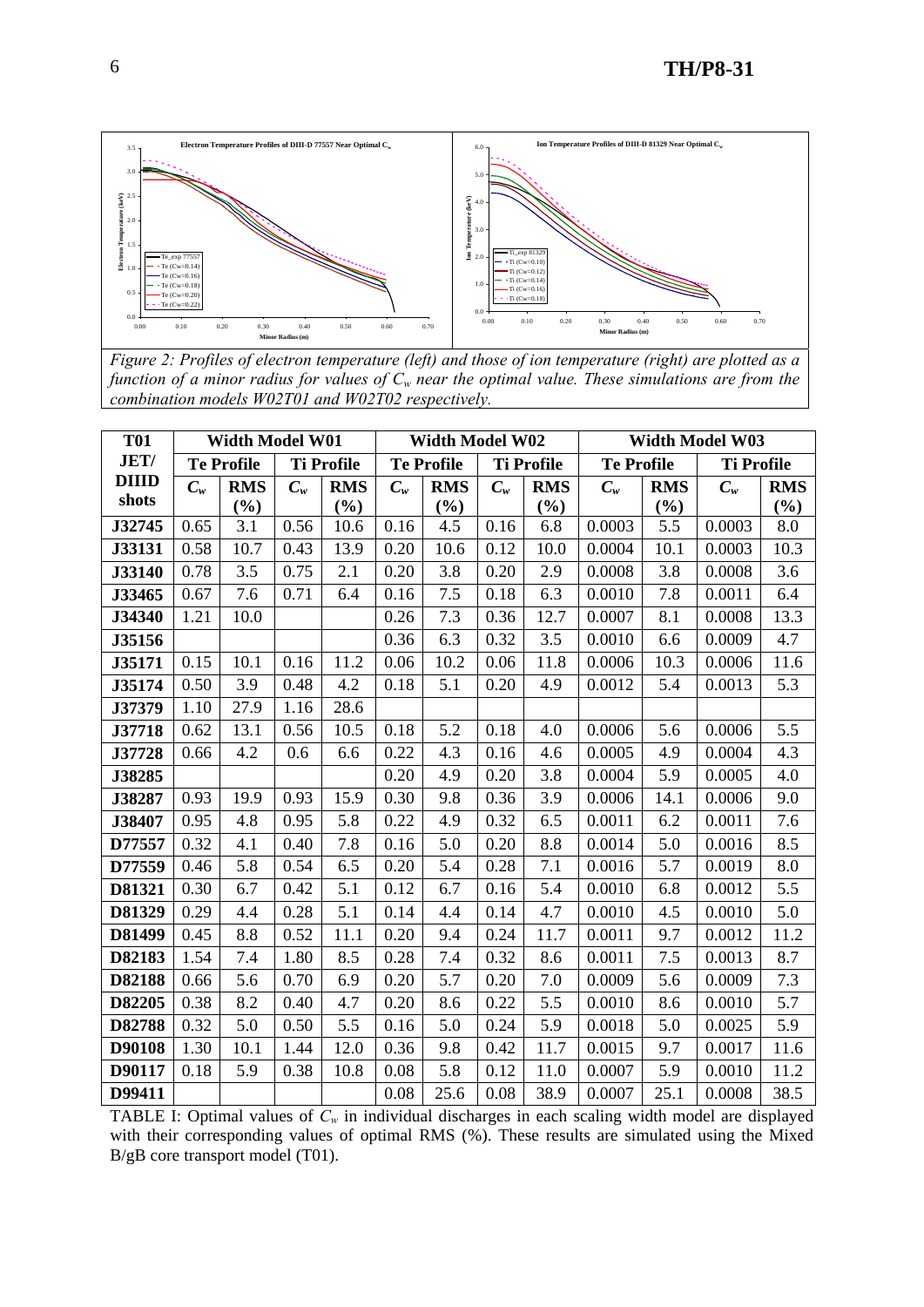| <b>T02</b>   |                   | Width Model W01 |                   |            |                   | Width Model W02 |                   |            | Width Model W03   |            |                   |            |  |
|--------------|-------------------|-----------------|-------------------|------------|-------------------|-----------------|-------------------|------------|-------------------|------------|-------------------|------------|--|
| <b>JET/</b>  | <b>Te Profile</b> |                 | <b>Ti Profile</b> |            | <b>Te Profile</b> |                 | <b>Ti Profile</b> |            | <b>Te Profile</b> |            | <b>Ti Profile</b> |            |  |
| <b>DIIID</b> | $C_w$             | <b>RMS</b>      | $C_w$             | <b>RMS</b> | $C_w$             | <b>RMS</b>      | $C_w$             | <b>RMS</b> | $C_w$             | <b>RMS</b> | $C_w$             | <b>RMS</b> |  |
| shots        |                   | (%)             |                   | (%)        |                   | (%)             |                   | (%)        |                   | (%)        |                   | $(\%)$     |  |
| J32745       | 0.33              | 12.1            | 0.29              | 19.3       | 0.12              | 2.1             | 0.10              | 9.3        | 0.0003            | 7.4        | 0.0002            | 11.2       |  |
| J33131       | 0.55              | 12.4            | 0.47              | 7.7        | 0.14              | 16.5            | 0.14              | 6.0        | 0.0004            | 12.9       | 0.0003            | 7.0        |  |
| J33140       | 0.89              | 2.7             | 0.86              | 3.3        | 0.20              | 3.1             | 0.20              | 3.4        | 0.0008            | 3.1        | 0.0008            | 3.9        |  |
| J33465       | 0.84              | 9.9             | 0.95              | 7.8        | 0.20              | 10.5            | 0.22              | 7.8        | 0.0012            | 10.4       | 0.0012            | 8.0        |  |
| J34340       | 1.09              | 5.0             | 1.59              | 12.5       | 0.20              | 4.6             | 0.34              | 12.6       | 0.0006            | 4.1        | 0.0009            | 12.4       |  |
| J35156       |                   |                 |                   |            | 0.24              | 3.8             | 0.22              | 8.5        | 0.0008            | 4.1        | 0.0007            | 8.5        |  |
| J35171       | 0.11              | 16.2            | 0.14              | 11.2       | 0.04              | 16.1            | 0.06              | 10.3       | 0.0005            | 15.9       | 0.0005            | 11.1       |  |
| J35174       | 0.55              | 4.4             | 0.58              | 5.9        | 0.18              | 6.9             | 0.22              | 8.4        | 0.0012            | 6.7        | 0.0012            | 9.6        |  |
| J37379       | 0.59              | 3.2             | 0.66              | 6.8        | 0.14              | 3.8             | 0.16              | 6.7        | 0.0012            | 3.9        | 0.0013            | 6.7        |  |
| J37718       | 0.56              | 15.4            | 0.51              | 10.0       | 0.16              | 5.6             | 0.14              | 4.4        | 0.0005            | 6.7        | 0.0005            | 4.0        |  |
| J37728       | 0.67              | 3.5             | 0.58              | 8.0        | 0.20              | 3.7             | 0.14              | 5.4        | 0.0005            | 3.9        | 0.0004            | 6.0        |  |
| J38285       | 0.59              | 17.3            | 0.64              | 7.3        | 0.10              | 17.4            | 0.12              | 7.6        | 0.0003            | 18.1       | 0.0003            | 7.6        |  |
| J38287       | 0.87              | 20.5            | 0.84              | 8.3        | 0.22              | 9.8             | 0.22              | 2.8        | 0.0004            | 13.5       | 0.0005            | 7.9        |  |
| J38407       | 0.75              | 4.1             | $0.7\,$           | 4.9        | 0.19              | 6.1             | 0.18              | 7.3        | 0.0009            | 5.1        | 0.0007            | 5.9        |  |
| D77557       | 0.52              | 5.4             | 1.08              | 8.4        | 0.18              | 5.7             | 0.28              | 9.6        | 0.0016            | 5.6        | 0.0028            | 8.2        |  |
| D77559       | 0.58              | 6.9             | 1.00              | 12.4       | 0.28              | 6.6             | 0.38              | 11.9       | 0.0020            | 6.7        | 0.0022            | 9.9        |  |
| D81321       | 0.26              | 5.5             | 0.32              | 4.9        | 0.10              | 5.9             | 0.12              | 4.9        | 0.0009            | 5.8        | 0.0010            | 4.8        |  |
| D81329       | 0.38              | 4.8             | 0.36              | 4.2        | 0.16              | 4.5             | 0.16              | 3.7        | 0.0011            | 4.9        | 0.0011            | 4.2        |  |
| D81499       | 0.56              | 8.0             | 0.62              | 8.9        | 0.22              | 8.6             | 0.26              | 9.5        | 0.0011            | 8.9        | 0.0012            | 9.6        |  |
| D82183       | 0.80              | 10.7            | 0.80              | 17.4       | 0.18              | 12.8            | 0.34              | 17.6       | 0.0008            | 10.1       | 0.0008            | 17.9       |  |
| D82188       | 0.56              | 8.1             | 0.52              | 8.1        | 0.22              | 9.3             | 0.30              | 9.5        | 0.0009            | 9.6        | 0.0014            | 8.7        |  |
| D82205       | 0.66              | 11.6            | 0.78              | 9.4        | 0.22              | 11.6            | 0.28              | 9.8        | 0.0011            | 11.7       | 0.0012            | 9.2        |  |
| D82788       | 0.36              | 5.4             | 0.46              | 6.8        | 0.16              | 5.6             | 0.26              | 6.3        | 0.0019            | 5.4        | 0.0024            | 6.3        |  |
| D90108       | 1.10              | 6.2             | 1.28              | 7.8        | 0.30              | 6.2             | 0.36              | 7.6        | 0.0013            | 6.1        | 0.0015            | 7.6        |  |
| D90117       | 0.16              | 4.9             | 0.28              | 10.4       | 0.06              | 5.0             | 0.10              | 9.5        | 0.0006            | 5.0        | 0.0009            | 9.5        |  |
| D99411       | 0.18              | 15.1            | 0.22              | 11.9       | 0.06              | 18.7            | 0.12              | 12.6       | 0.0006            | 13.4       | 0.0009            | 12.6       |  |

TABLE II: Optimal values of  $C_w$  in individual discharges in each scaling width model are displayed with their corresponding values of optimal RMS (%). These results are simulated using the MMM95 core transport model (T02).